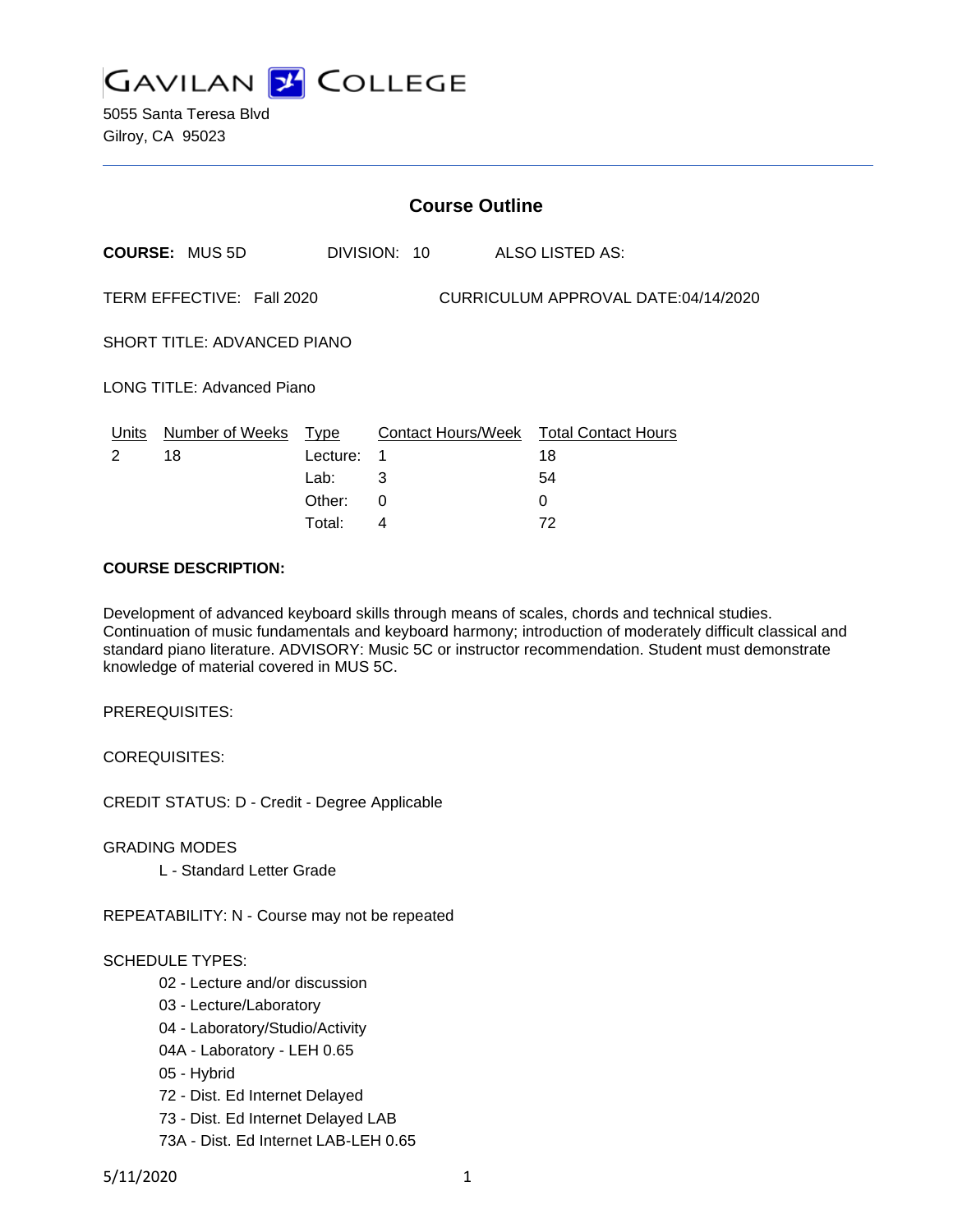# **STUDENT LEARNING OUTCOMES:**

By the end of this course, a student should:

1. Analyze, construct and play 4 octave harmonic/melodic minor and chromatic scales with octaves and arpeggios.

2. Practice and perform difficult classical sonatas by Beethoven and mazurkas by Chopin

## **CONTENT, STUDENT PERFORMANCE OBJECTIVES, OUT-OF-CLASS ASSIGNMENTS**

Curriculum Approval Date:04/14/2020 Week 1 1 Lecture Review 5C material. Student performance objectives : students will review 5C material Week 2 1 Lecture Select advanced three movement Sonatas by Beethoven and Chopin's mazurkas for preparation and performance. Student performance objectives : students will practice and play selected pieces. Week 3 1 Lecture Individual preparation of performance piece: articulation sighns in scores. Student performance objectives : students will practice and play selected paces. Week 4 1 Lecture Difficult technical studies : Hanon (tremolos and octaves) and Chopin Etudes. Student performance objectives : students will practice and play technical studies Week 5 1 Lecture Difficult technical studies : Czerny Etudes from School of Velocity Student performance objectives : students will practice and play technical studies Week 6 1 Lecture Review for quiz. Week 7 1 Lecture Quiz. Continuation of technical studies: Interpretation of Ornaments and time periods in music. Student performance objectives : students will practice and play technical studies . Week 8 1 Lecture Midterm, written and performance. Week 9 1 Lecture Stage fright and how to overcome performance anxiety. Student performance objectives : students will continue practice on selected pieces.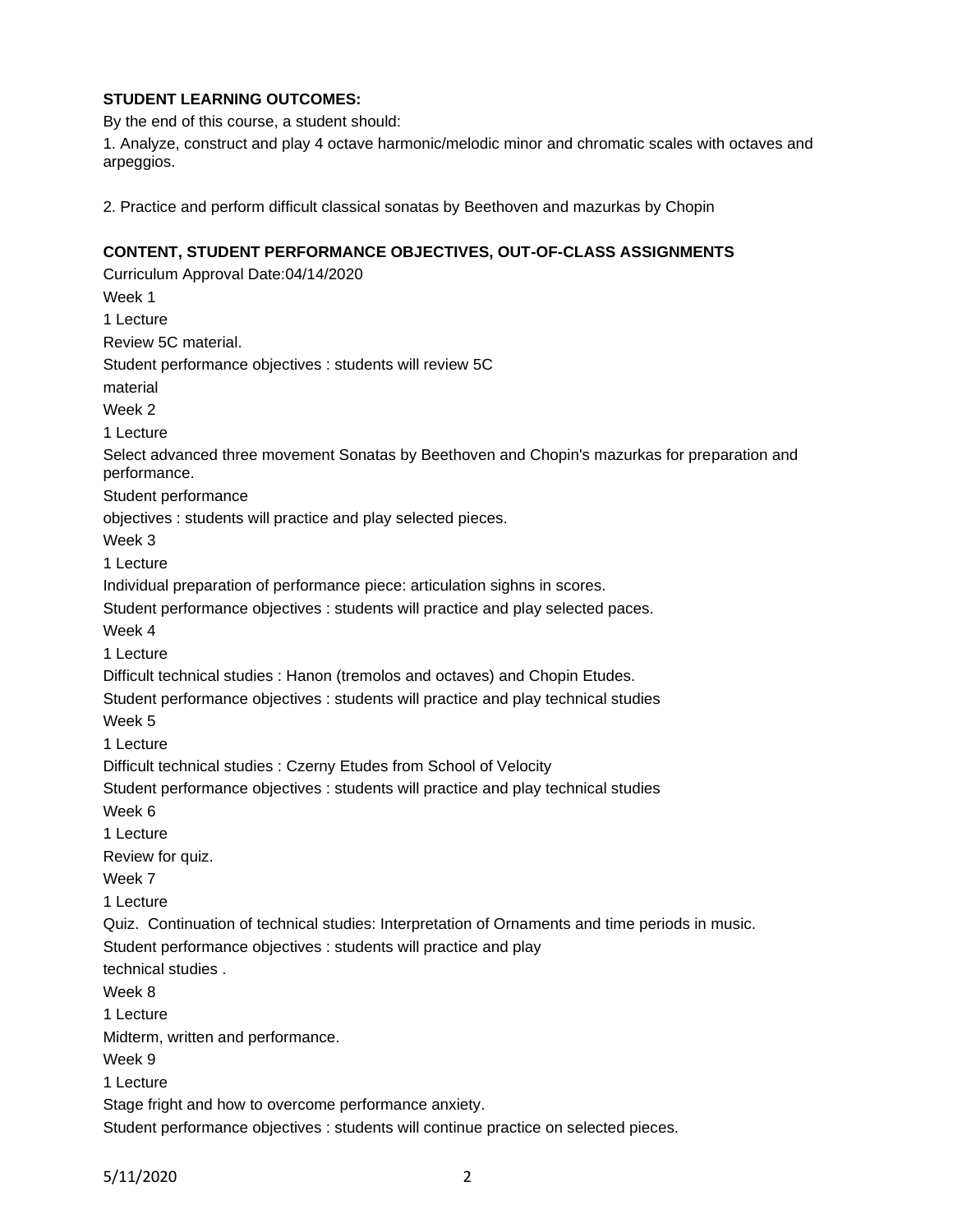Week 10 1 Lecture Introduction to Impressionism in keyboard literature: works by Debussy. Student performance objectives : students will practice and play selected piece by Debussy. Week 11 1 Lecture 4 octave scales and arpeggios from all black key major and minors. Term paper assigned. Student performance objectives : students will practice scales and arpeggios. Week 12 1 Lecture Transposition half step up or down. Student performance objectives : students will practice transposing intermediate pieces. Week 13 1 Lecture Tree part score reading. Student performance objectives : students will practice and play three part scores. Week 14 1 Lecture Complicated rhythm reading: drills and exercises. Student performance objectives : students practice drills on rhythm reading. and continue work on selected pieces. Week 15 1 Lecture Review and quiz. Week 16 1 Lecture, Difficult duet. Piano 4-hands. Music for two pianos by Rachmaninoff. Student performance objectives : students will practice and play duets Week 17 1 Lecture Performance final. Week 18 1 hours Written final Lab Content: Week 1 3 Lab hours Review 5C material. 3 hours assigned reading and lab. Student performance objectives : students will review 5C material Week 2 3 Lab hours Select advanced three movement Sonatas by Beethoven and Chopin's mazurkas for preparation and performance. 3 hours assigned reading and lab. Student performance objectives : students will practice and play selected pieces.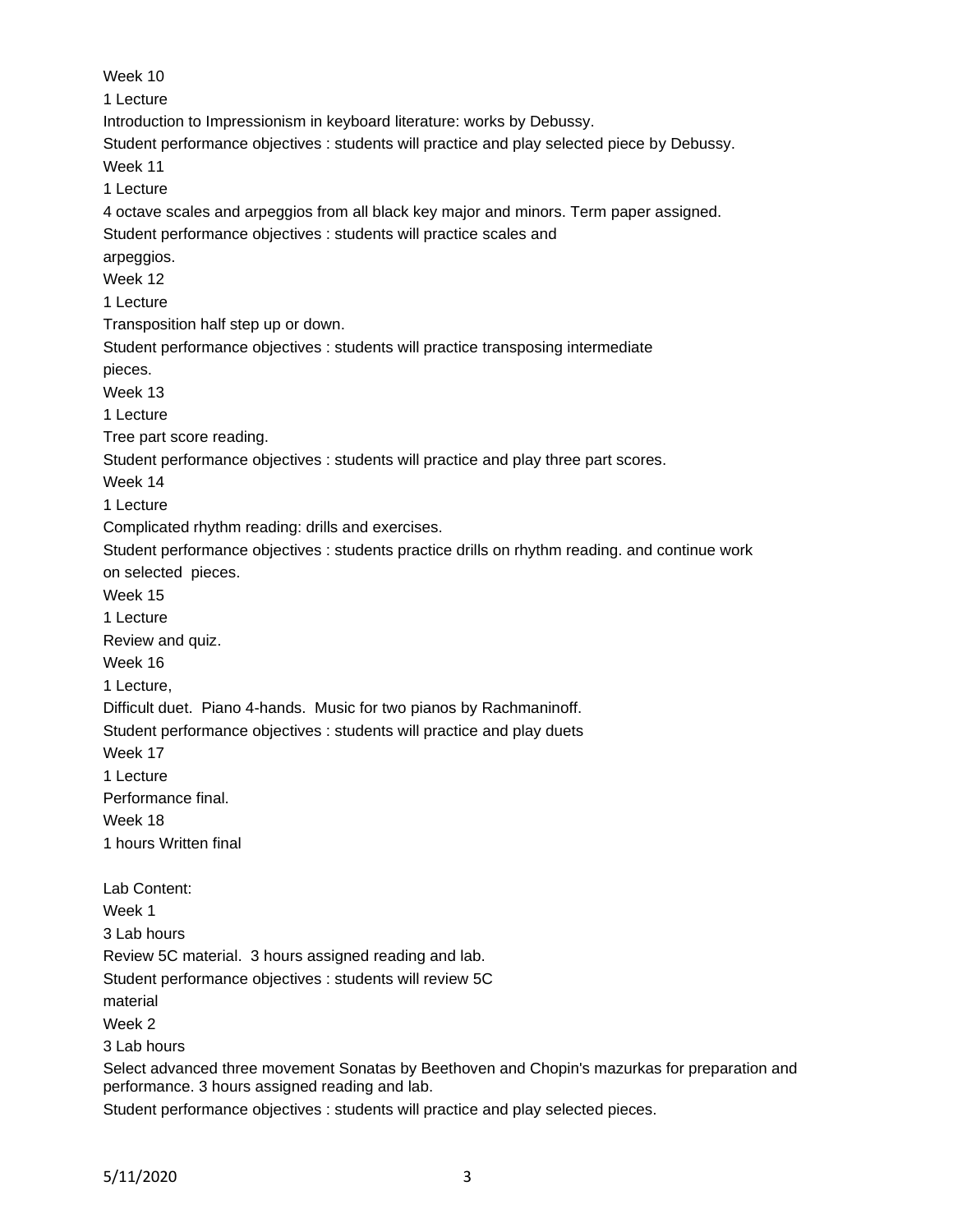Week 3 3 Lab hours Individual preparation of performance piece: articulation sighns in scores. 3 hours assigned reading and lab. Student performance objectives : students will practice and play selected paces. Week 4 3 Lab hours Difficult technical studies : Hanon (tremolos and octaves) and Chopin Etudes. 3 hours assigned reading and lab. Student performance objectives : students will practice and play technical studies Week 5 3 Lab hours Difficult technical studies : Czerny Etudes from School of Velocity 3 hours assigned reading and lab. Student performance objectives : students will practice and play technical studies Week 6 3 Lab hours Review for quiz. 3 hours assigned reading and lab. Week 7 3 Lab hours Quiz. Continuation of technical studies . 3 hours assigned reading and lab Student performance objectives : students will practice and play technical studies . Week 8 3 Lab hours Midterm, written and performance. 3 hours assigned reading and lab. Week 9 3 Lab hours Stage fright and how to overcome performance anxiety. 3 Hours assigned reading and lab. Student performance objectives : students will continue practice on selected pieces. Week 10 3 Lab hours Introduction to Impressionism in keyboard literature: works by Debussy. 3 hours assigned reading and lab. Student performance objectives : students will practice and play selected piece by Debussy. Week 11 3 Lab hours 4 octave scales and arpeggios from all black key major and minors. Term paper assigned. 3 Hours assigned reading and lab. Student performance objectives : students will practice scales and arpeggios. Week 12 3 Lab hours Transposition half step up or down. 3 hours assigned reading and lab. Student performance objectives : students will practice transposing intermediate pieces. Week 13 3 Lab hours Tree part score reading. 3 hours assigned reading and lab. Student performance objectives : students will practice and play three part scores.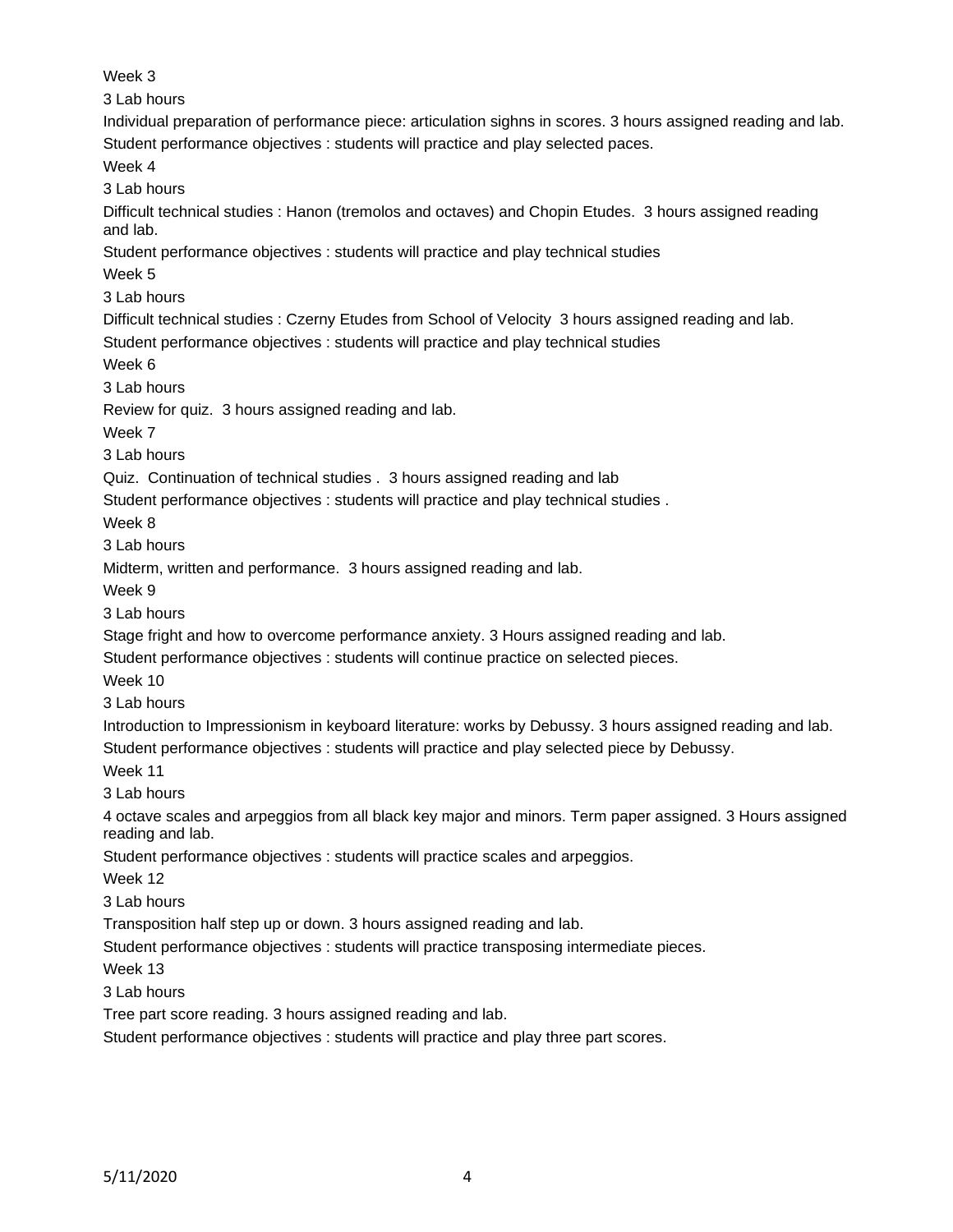Week 14 3 Lab hours Complicated rhythm reading: drills and exercises. 3 hours assigned reading and lab. Student performance objectives : students practice drills on rhythm reading. and continue work on selected pieces. Week 15 3 Lab hours Review and quiz. 3 hours assigned rea ding and lab. Week 16 3 Lab hours Difficult duet. Piano 4-hands. Music for two pianos by Rachmaninoff. 3 hours assigned reading and lab. Student performance objectives : students will practice and play duets Week 17 3 Lab hours Performance final. 3 hours assigned reading and lab. Week 18 3 hours final

## **METHODS OF INSTRUCTION:**

Lecture, discussion, demonstration, individual instruction.

## **OUT OF CLASS ASSIGNMENTS:**

Required Outside Hours: 36 Assignment Description: Students will be working on assigned weekly material. Two large scale songs to complete every 4 weeks. 20 hours Working on 4 octave major/minor scales and arpeggios. 12 hours Transposition and sight/reading. 4 hours

### **METHODS OF EVALUATION:**

Writing assignments Percent of total grade: 10.00 % 10%-20% Written homework. Term paper. Problem-solving assignments Percent of total grade: 25.00 % 25%-30% Homework problems. Quizzes. Exams. Skill demonstrations Percent of total grade: 30.00 % 30%-40% Class performances. Performance exams Objective examinations Percent of total grade: 20.00 % Objective examinations Percent of total grade: 15.00 % 25%-35% Multiple choice. True/False. Matching items. Completion.